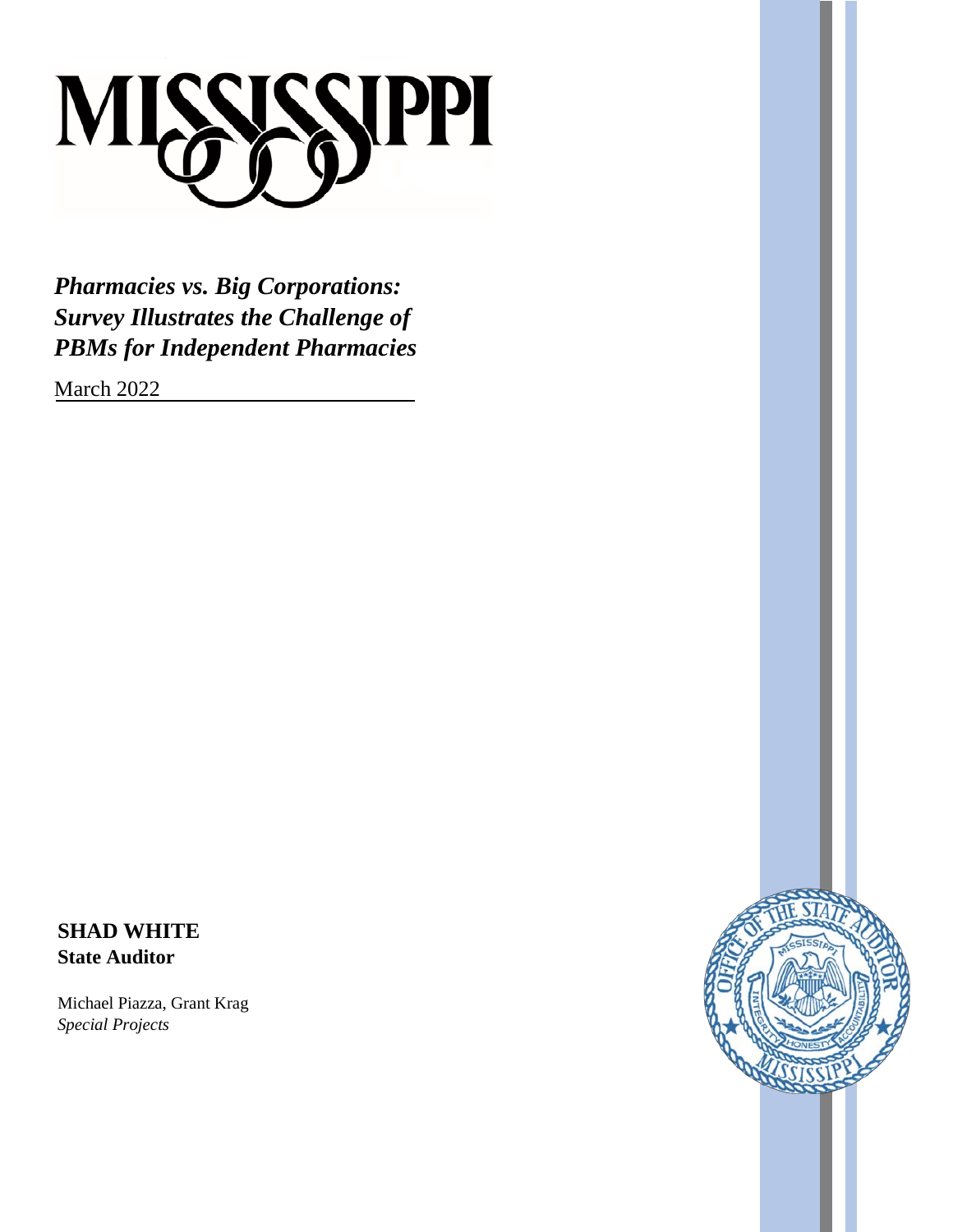# *Pharmacies vs. Big Corporations: Survey Illustrates the Challenge of PBMs for Independent Pharmacies*

A special project by the Mississippi Office of the State Auditor (OSA)

#### **Executive Summary**

Over the last several years, the cost of prescription drugs has skyrocketed. More than ever, families, employers, and even pharmacists are finding it nearly impossible to afford or dispense their medications. While there are many reasons for this, pharmacy benefit managers, or PBMs, may be driving up costs.

PBMs are companies that manage prescription drug benefits on behalf of drug programs like health insurance, Medicare, and state Medicaid programs. Imagine walking into a pharmacy to fill a prescription. Paying a co-pay may cover some of the cost of the pills. The rest of the cost of the pills should be covered by health insurance. Today, a pharmacy typically will send the bill for the rest of the cost of your drugs to a PBM. Payments for those bills are called "reimbursements." PBMs were originally created to manage these reimbursements from a health plan (like health insurance) to your local pharmacy. They were also supposed to serve as negotiators with drug manufacturers and pharmacies to control drug costs.

But today, PBMs are large corporations that have incredible power in the pharmaceutical industry. The recent rising drug prices and falling reimbursements to pharmacies have many asking about PBMs' role and whether they are really "cost-cutters."

In 2019, State Auditor Shad White launched an investigation into the PBM serving the state's Medicaid program. In June 2021, the State of Mississippi reached a \$55.5 million settlement with the Centene Corporation and their PBM thanks to this investigation. This represented the largest civil settlement resulting from a State Auditor's investigation in the history of the Mississippi Office of the State Auditor. However, state Medicaid recipients are not the only Mississippians impacted by PBMs. Independent pharmacies across the state are pushing back at what they call unfair practices when it comes to PBM reimbursement.

The following is a survey conducted by OSA in coordination with the Mississippi Independent Pharmacies Association (MIPA) to understand the relationship between Mississippi's independent pharmacists and PBMs.<sup>[1](#page-1-0)</sup> The results were alarming. Mississippi's independent pharmacists are wilting under increased audits from PBMs and stifling reimbursement rates set by the PBMs.

<span id="page-1-0"></span> <sup>1</sup> This survey consists of 65 independent pharmacy owners across Mississippi—nearly 20% of all independent pharmacists in the state.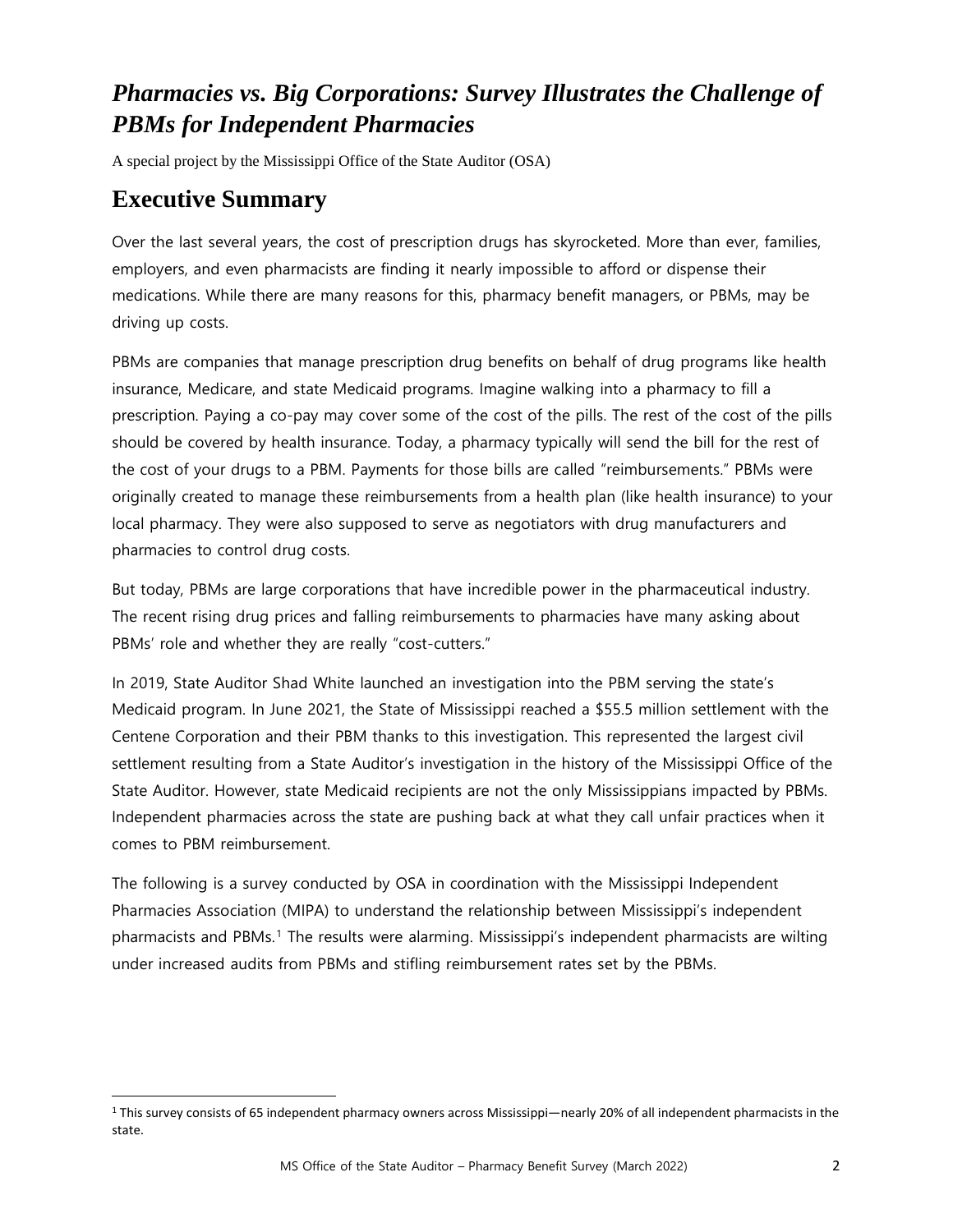## **Where Independent Pharmacists Stand Today**

Many of Mississippi's independent pharmacists are at a crossroads. Of 65 independent pharmacy owners, 38 described their business health as average to very poor (Exhibit 1).



**(Exhibit 1)** How would you rate the overall health of your business?

## **PBMs Are No Longer Friendly**

PBMs are now seen as a major impediment to the health of independent pharmacies in Mississippi (Exhibit 2). One surveyed pharmacy owner stated, PBMs, while perhaps necessary, "do not have pharmacy or patients in their best interest." They are "interested in their bottom line, making money, and keeping their investors happy." Another said PBMs are "absolutely an obstacle between patient and provider, responsible for increasing prices and the snuffing out of Independent pharmacies across the state."



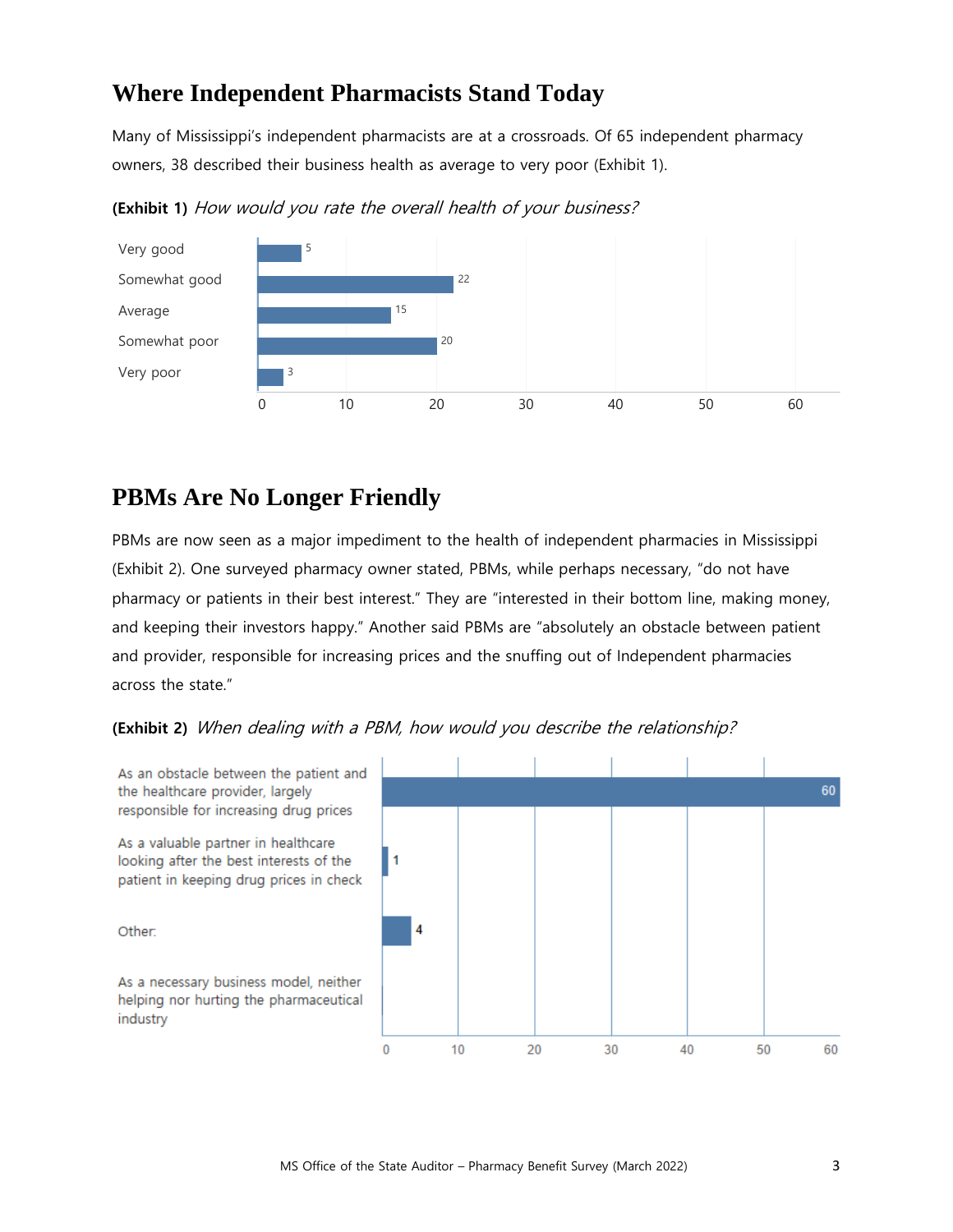### **PBM Fees Are Stifling**

The last several years have seen a substantial rise in Direct and Indirect Remuneration (DIR) fees charged to pharmacies across the country (Exhibit 3). These fees refer to pharmacy payments clawed back by PBMs from pharmacies. Put simply, after reimbursing a pharmacy for the cost of a drug, the PBMs often come back later and claw back money for unclear reasons, according to pharmacists.

As one Mississippi pharmacist we surveyed noted, "[H]ow can you plan a budget of a business when you have unknown fees that are charged back to you, months after the claims. As a business owner, it is a take it or leave it situation."



**(Exhibit 3)** Which of the following is the biggest challenge your pharmacy faces?

These DIR fees are often assessed for minor errors that made little to no difference to the claim (Exhibit 4). For example, one pharmacist surveyed reported that they were assessed a fee "for entering a 28-day supply of insulin instead of a 30-day supply." Another admitted they were assessed "\$5 per claim because [the] day supply was a few days off from their calculations," and "\$5 [was] more than we were paid to fill the RX [prescription]."

PBMs assess these fees on pharmacies after "audits" of the pharmacies. These unforeseen audits and fees can be a major blow to the pharmacies' bottom line. "On items that cost more than \$100," a pharmacy owner noted, "you better have every 'i' dotted and every 't' crossed. A simple clerical error can cost you hundreds if not thousands." Moreover, these claim audits are becoming more frequent (Exhibit 5).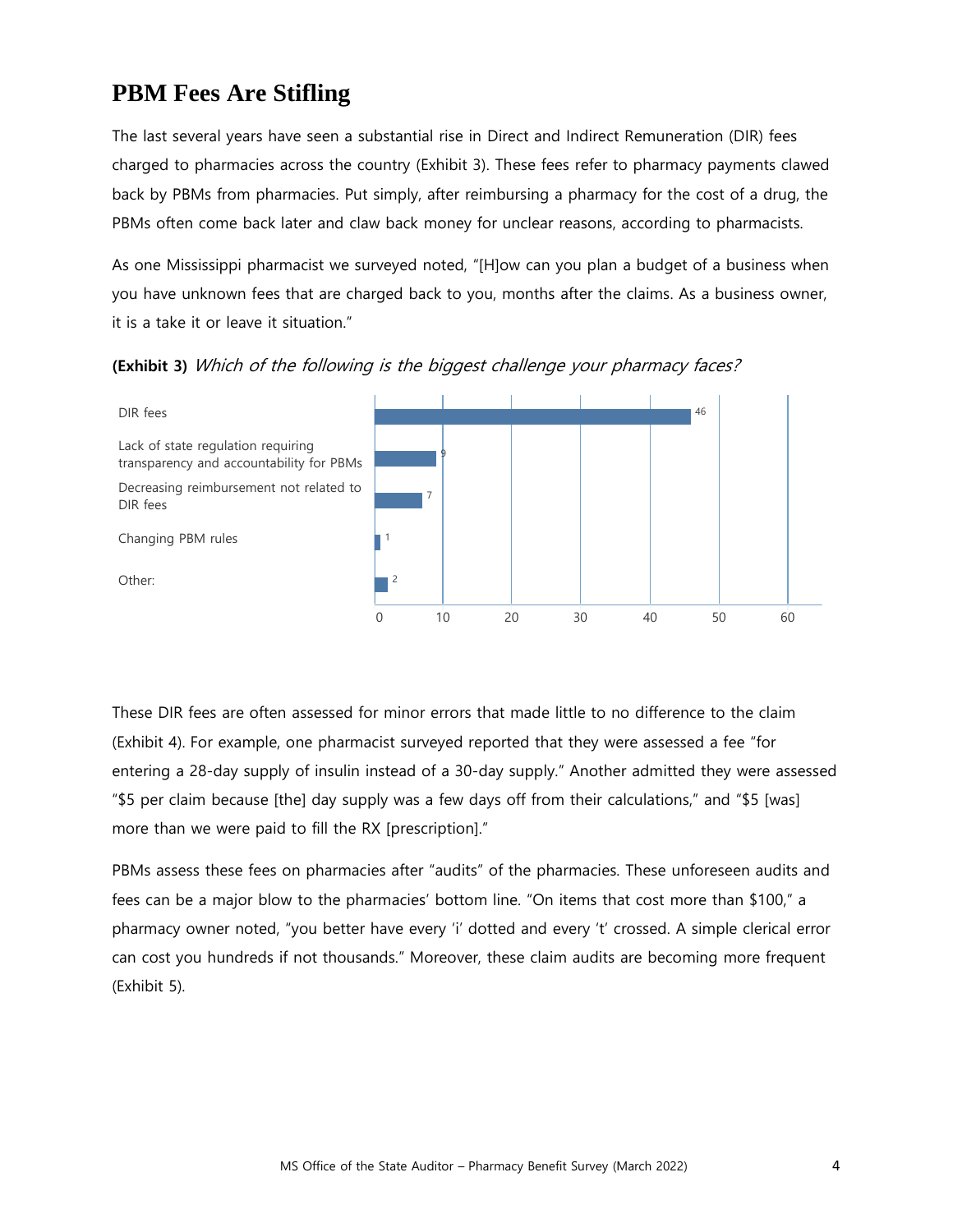**(Exhibit 4)** Have you experienced a PBM claims audit where the PBM assessed fees for reimbursement for relatively minor errors that were insignificant to the claim?



**(Exhibit 5)** Have you experienced an increasing number of PBM claim audits in the last three years?



#### **The Future is Bleak**

These claw back fees are putting the long-term viability of many Mississippi pharmacies in jeopardy (Exhibits 6, 7, and 8). One pharmacy owner confessed they "would be better off reducing staff and discontinuing service to the patients whose insurance company does not cover the cost to fill. I have put this off because I love my patients, I love my staff, but it is to a point that I am going to have to do something." Another acknowledged they are in a rural area where the whole community depends on their pharmacy, and "if these [PBMs] continue to go unchecked, the end result will be the loss of access to care for many in small town Mississippi."

**(Exhibit 6)** Based on the impact of pharmacy DIR fees on Rx reimbursement, how likely are you to close your business within the next two years?